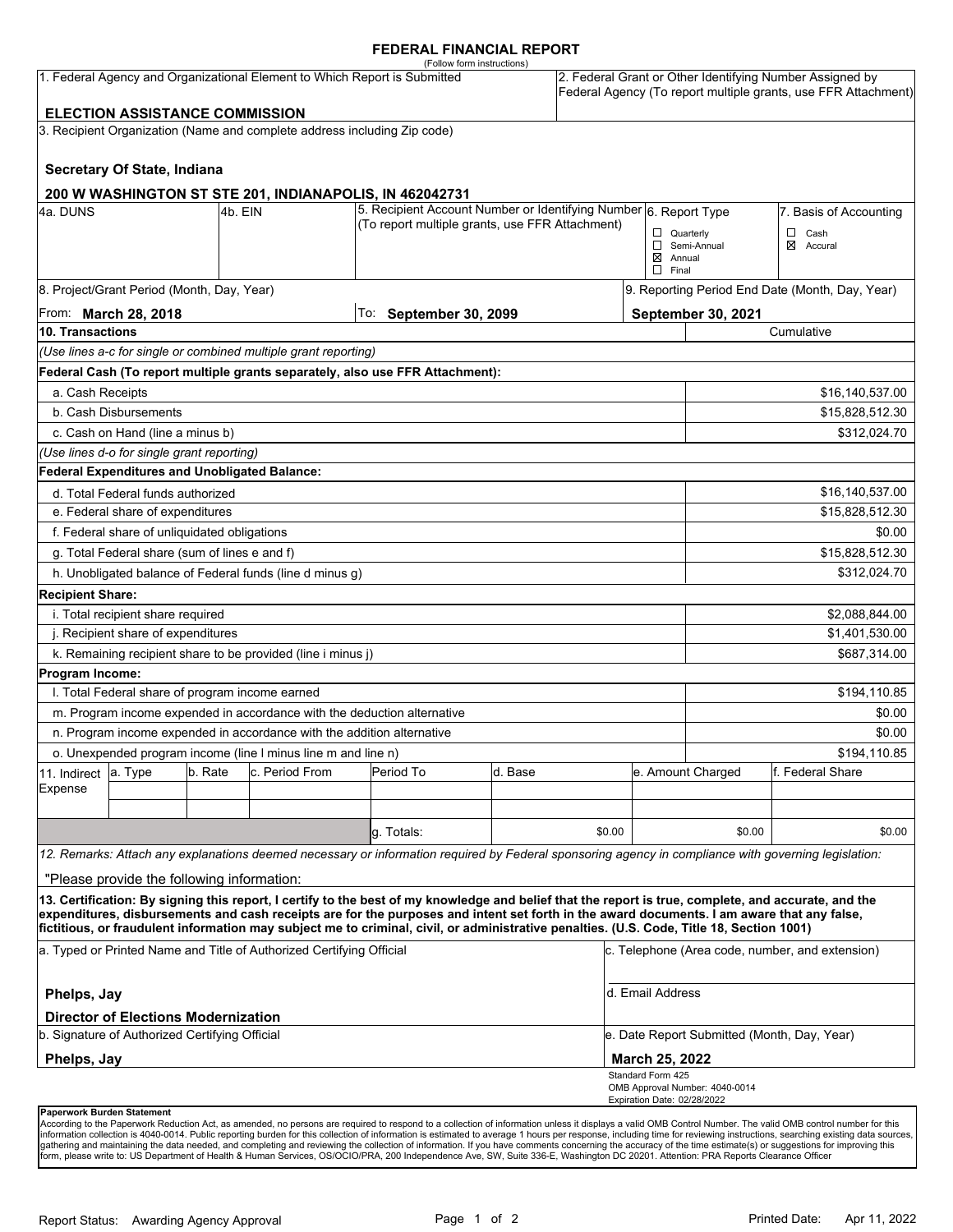#### (Additional Page) Federal Agency & Organization ELECTION ASSISTANCE COMMISSION

Federal Grant ID Recipient Organization

| <b>DUNS</b><br><b>DUNS Status when Certified</b><br>EIN<br><b>Reporting Period End Date</b> |                                                                                                                                                                                                                                                                                                                               |
|---------------------------------------------------------------------------------------------|-------------------------------------------------------------------------------------------------------------------------------------------------------------------------------------------------------------------------------------------------------------------------------------------------------------------------------|
| <b>Status</b>                                                                               | Awarding Agency Approval                                                                                                                                                                                                                                                                                                      |
| Remarks                                                                                     | "Please provide the following information:                                                                                                                                                                                                                                                                                    |
|                                                                                             | State interest earned (current fiscal year): \$3329.85<br>State interest expended (current fiscal year): \$0<br>Program income earned (current fiscal year): \$0<br>Program income earned breakdown (current fiscal year): \$ Source: e.g. Sale of<br>registration list<br>Program income expended (current fiscal year): \$0 |

|                        |                     | <b>Federal Agency Review</b> |  |
|------------------------|---------------------|------------------------------|--|
| <b>Reviewer Name</b>   | : Augustyn, Arielle |                              |  |
| Phone #                |                     |                              |  |
| Email                  |                     |                              |  |
| <b>Review Date</b>     |                     |                              |  |
| <b>Review Comments</b> |                     |                              |  |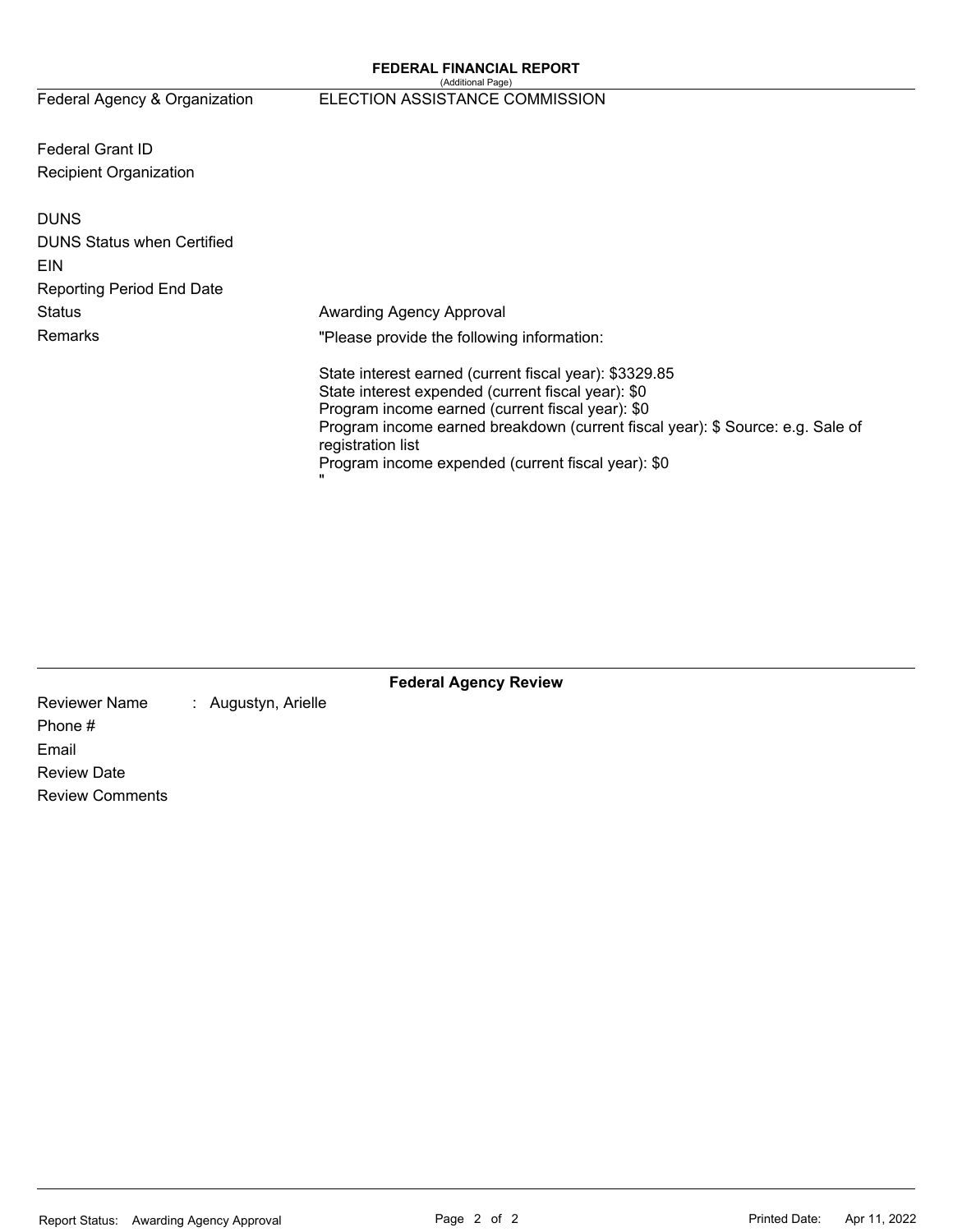# 2021-2022 EAC Progress Report

## 1. Login

Please enter the username and password provided by the EAC to begin the Progress Report. If you require assistance or  **have any questions, please contact [Grants@eac.gov](mailto:Grants@eac.gov).**

## 2. Verification

#### **reCAPTCHA**

**Login Capture**

## 3. EAC Progress Report

 **1. State or Territory:**

Indiana

## **2. Grant Number:**

#### **3. Report:**

Annual (Oct 1 - Sept 30)

#### **4. Grant:**

Election Security

#### **5. Reporting Period Start Date**

10/01/2020

#### **6. Reporting Period End Date**

09/30/2021

## 4. Progress and Narrative

7. Describe in detail what happened during this reporting period and explain how you implemented the approved grant activities in accordance with your State Plan/Program Narrative. (*Note: Your activities should align with your Grant Cost Categories Table.)*

 During this grant period the Secretary of State's Office reimbursed a number of vendors the provide services related to Indiana elections.

8. Describe any significant changes to your program during the project, including changes to your original State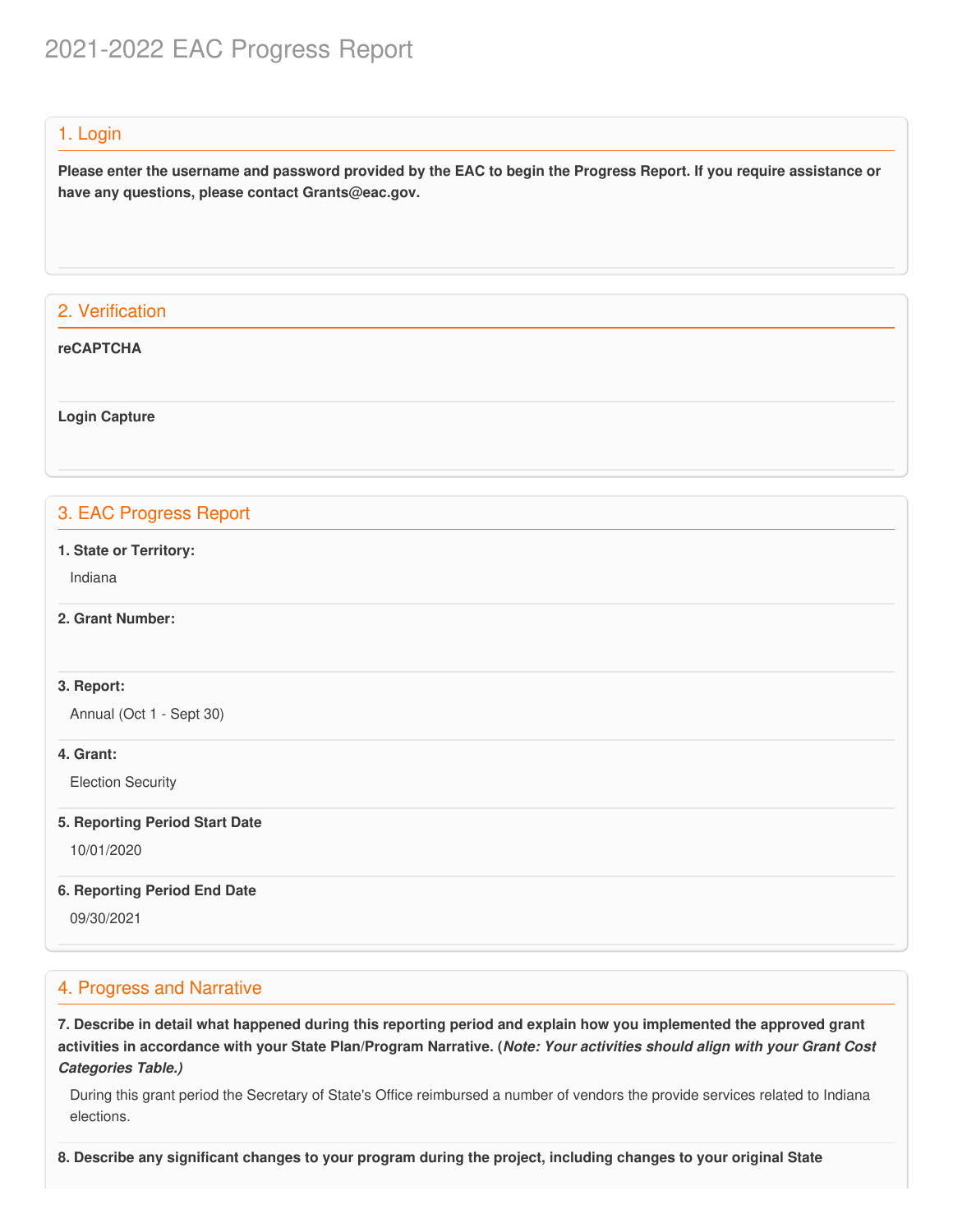**Plan/Program Narrative or favorable developments that improved program efficiency and/or service delivery.**

N/A

#### **9. Issues Encountered:**

Describe all major issues that arose during the implementation of the project and the reasons why established goals were not met, if applicable. Address each issue separately and describe whether and how the issues were resolved. Also,  **briefly discuss the implications of any unresolved issues or concerns.**

N/A

 **10. Provide a description of any training conducted, including security training.**

N/A

**11. Subgrants:**

 **Did your office provide subawards to local jurisdictions during this reporting period?**

Yes

## **12. Describe the activities carried out by your subgrantees during the reporting period.**

Voting Equipment Category:

 The Secretary of State reimbursed MicroVote counties in Indiana for the purchase of (VVPAT) machines. Within the grant period 10/01/2020 - 09/30/2021, \$ [1,916,658.00](https://1,916,658.00) of the Election Security Grant was expended for this activity, and carried out by the sub grantees, Steuban and Tippecanoe Counties - MicroVote Counties.

 The Secretary of State's Office reimbursed Hart InterCivic counties in Indiana for the purchase of Hart InterCivic Verity Duo voting machines. Within the grant period 10/01/2020 - 09/30/2021, \$ [2,047,910.40](https://2,047,910.40) of the Election Security Grant was expended for this activity, and carried out by the sub grantees: Benton, Fountain, Fulton, Gibson, Harrison, Ohio, Ripley, Switzerland, Warren, Washington, and Wayne Counties - Hart InterCivic Counties.

 The Secretary of State's Office paid RBM Consulting, customer service vender for Unisyn Voting Solutions Inc. for election related services to the 6 Indiana counties utilizing Unisyn voting machines. Within the grant period 10/01/2020 - 09/30/2021, [\\$2,624,429.00](https://2,624,429.00) of the Election Security Grant was expended for this activity.

The Secretary of State's Office awarded Washington County \$[1,690.00](https://1,690.00) for the purpose of voting equipment disposal.

#### **Provide a breakdown of aggregate subawards expenditures across major categories.**

 Voting Equipment : [\\$6,590,687.40](https://6,590,687.40) Voter Registration Systems : \$ Security : \$ Communications : \$ Other (Voter Reg. Security Equipment) : \$ Other (Specify above) : \$ Other (Specify above) : \$

Total : \$6590687.4

#### **13. Match:**

#### **Describe how you are meeting or have met the matching requirement.**

We have not yet met the match requirement.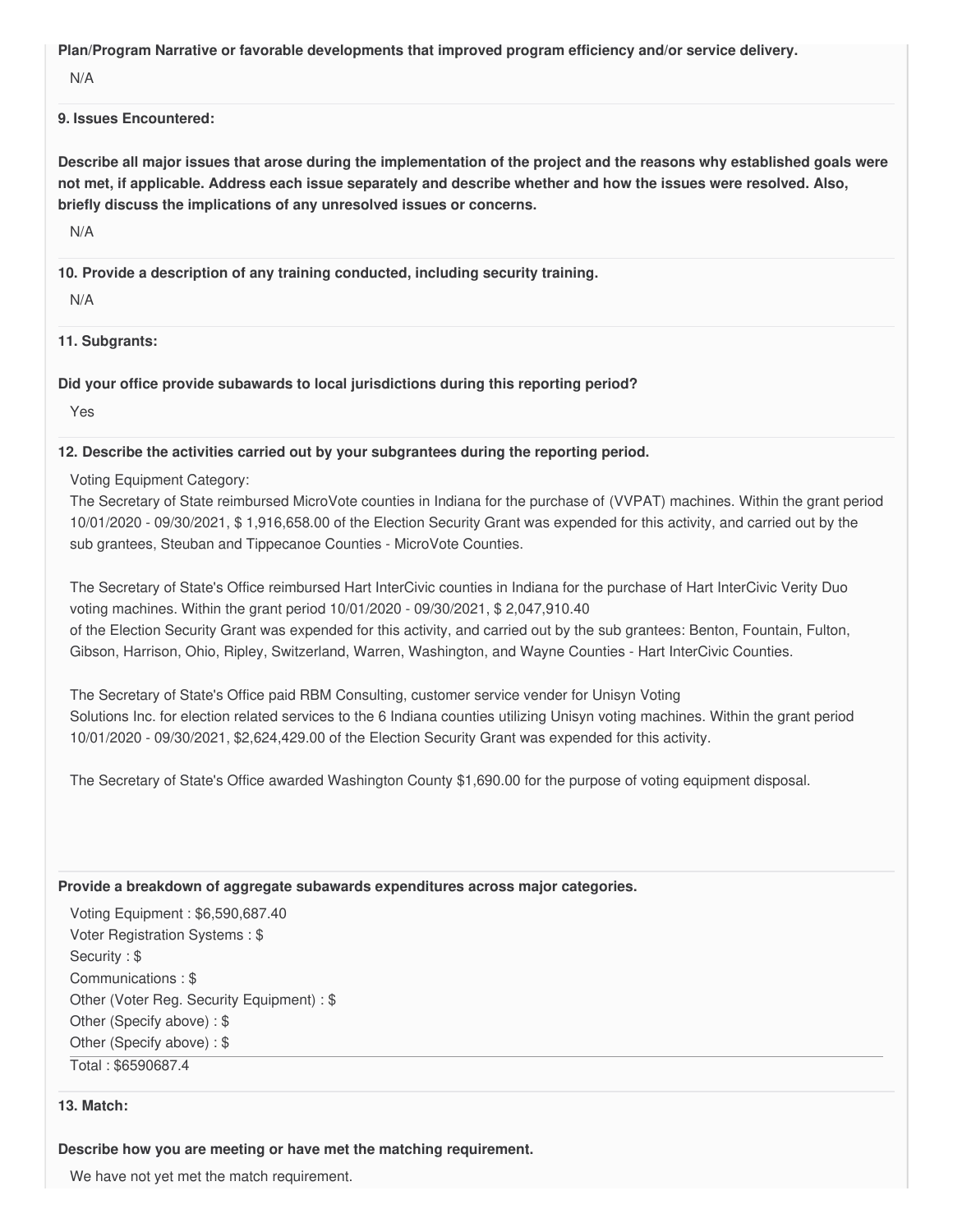14. Report on the number and type of articles of voting equipment obtained with the funds. Include the amount expended  **on the expenditure table.**

 To date, the Secretary of State reimbursed a total of 56 MicroVote counties for the purchase of a total of 2,977 Voter Verified Paper Audit Trail (VVPAT) Machines using funds from the Election Security Grant (federal HAVA) funds and state cybersecurity funds. Within the grant period 10/01/2020 - 09/30/2021, \$[1,916,658.00](https://1,916,658.00) of the Election Security Grant was expended for this activity, and carried out by the sub grantees, Steuban and Tippecanoe Counties - MicroVote Counties.

 To date the Secretary of State's Office reimbursed 11 Hart InterCivic counties in Indiana for the purchase of a total of 205 Hart InterCivic Verity Duo Voting Machines using funds from the Election Security Grant (federal HAVA) funds and state cybersecurity funds. Within the grant period 10/01/2020 - 09/30/2021, [\\$2,047,910.40](https://2,047,910.40) of the Election Security Grant was expended for this activity, and carried out by the sub grantees: Benton, Fountain, Fulton, Gibson, Harrison, Ohio, Ripley, Switzerland, Warren, Washington, and Wayne Counties - Hart InterCivic Counties.

 The Secretary of State's Office paid RBM Consulting, customer service vender for Unisyn Voting Solutions Inc. for election related services to the 6 Indiana counties utilizing Unisyn voting machines. Within the grant period 10/01/2020 - 09/30/2021, [\\$2,624,429.00](https://2,624,429.00) of the Election Security Grant was expended for this activity.

The Secretary of State's Office awarded Washington County \$[1,690.00](https://1,690.00) for the purpose of voting equipment disposal.

#### **Login Capture**

## 5. Expenditures

## **15. Current Period Amount Expended and Unliquidated Obligations**

## **GRANT COST CATEGORIES - FEDERAL**

 Voting Equipment and Processes: : \$0 Post-Election Auditing: : \$0 Voter Registration Systems: : \$0 Cyber Security: : \$404512 Voter Education/Communications: : \$0 Accessibility: : \$0 Staffing: : \$0 Training: : \$0 Subgrants: : \$6590687 Indirect Costs (If applicable, FFR Line 11): : \$0 Unliquidated Obligations (If applicable, FFR Line 10f): : \$0 Other (Specify below) : \$0 Other (Specify below) : \$16520

#### Total : \$7011719

 **Comments:** Cybersecurity Category: In an effort to combat cybersecurity issues and foreign interference in elections, the Secretary of State paid for 86 counties to be deployed with FireEye hardware and software for 24/7 monitoring. Within the grant period 10/01/2020 -09/30/2021, [\\$312,230.00](https://312,230.00) of the Election Security Grant was expended for this activity. The Secretary of State's Office paid Baker Tilly the Project Management vendor supervising several election related projects. Within the grant period 10/01/2020 -09/30/2021, \$ [92,282.00](https://92,282.00) of the Election Security Grant was expended for this activity. Other Category: The Secretary of State's Office paid GeoConvergence for services related to GIS Updates that occurred throughout the State regarding the re-predicting and registering that took place. Within the grant period 10/01/2020 - 09/30/2021, [\\$16,520.00](https://16,520.00) of the Election Security Grant was expended for this activity.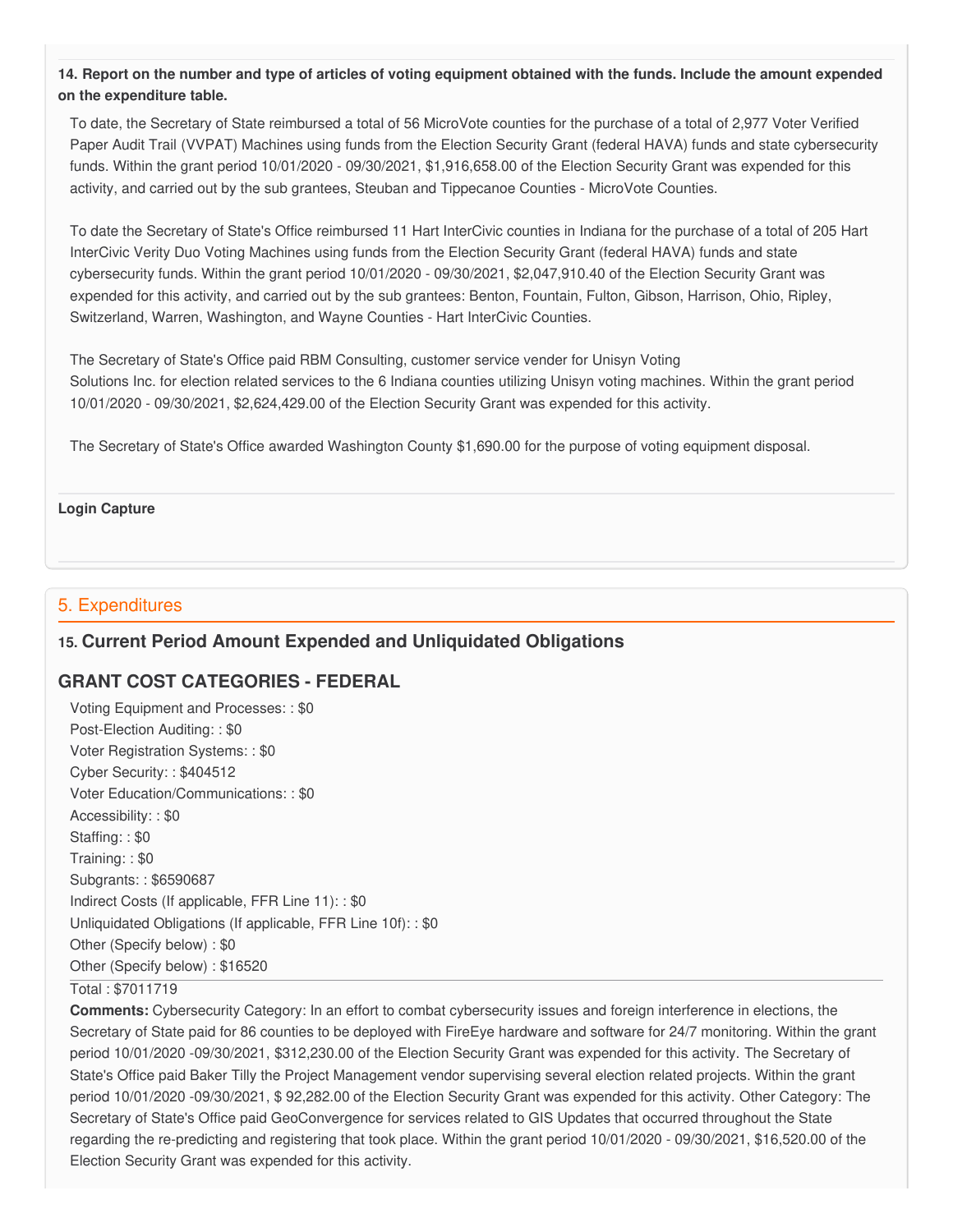## **16. GRANT COST CATEGORIES - MATCH**

Cyber Security: : \$723711

 Voting Equipment and Processes: : \$297500 Accessibility: : \$565

#### Total : \$1021776

 **Comments:** Voting Equipment Category (MicroVote): [\\$297,500.00](https://297,500.00) (total) Cybersecurity Category: \$\$[723,711.00](https://723,711.00) (total) BT [\\$117,220.00](https://117,220.00) FireEye [\\$606,491.00](https://606,491.00) Accessibility Category \$\$565.00 (total) - Civix (Indiana Statewide Voter Registration System vendor)

#### 7. Expenditures

#### **17. Confirm Total Grant Expenditure Amounts**

Federal : \$[7,011,719.40](https://7,011,719.40)

Match : \$[1,021,776.00](https://1,021,776.00)

Total : \$8033495.4

 **OMB CONTROL NUMBER: 3265-0020**

## 8. Certification

 **Name and Contact of the authorized certifying official of the recipient.**

**First Name**

Molly

#### **Last Name**

Timperman

#### **Title**

Deputy Director of Elections Modernization, Legislative Affairs, and HAVA Administration

#### **Phone Number**

**Email Address**

 **18. Add another contact to send a copy of submission confirmation and edit link?**

 **Signature of Certifying Official:**